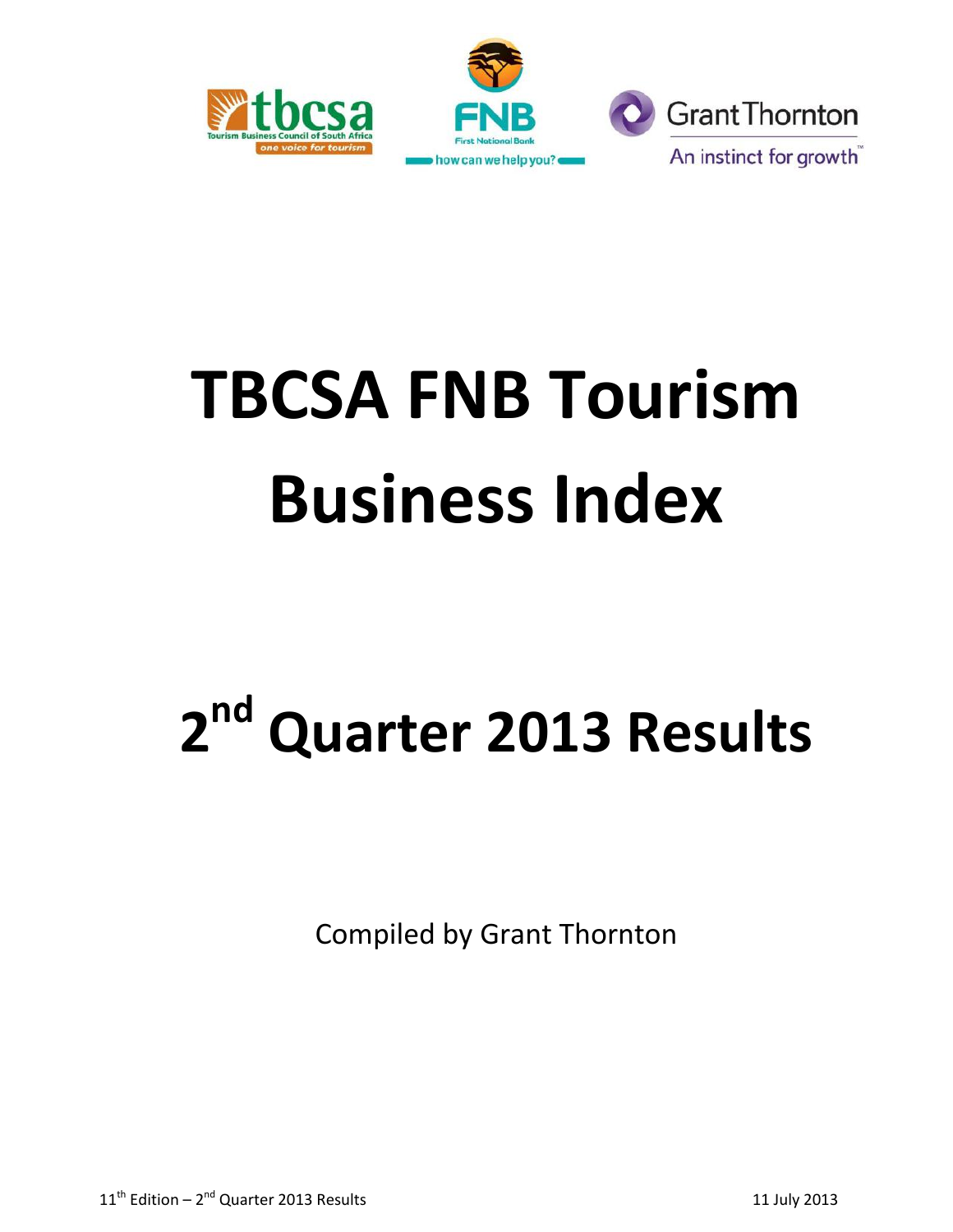## **TBCSA FNB Tourism Business Index**

#### **Introduction**

The Tourism Business Index ("**TBI**") is an initiative of the Tourism Business Council of South Africa. It is sponsored by First National Bank, and is compiled by Grant Thornton.

The TBI provides an indication of the current and likely future performance of the various businesses operating within the Tourism Sector in South Africa. It profiles the industry and positions it as an important component of the South African economy.

The index is produced quarterly. The information for the TBI is collected through an online survey of tourism businesses completed after the end of the quarter.

The first official edition of the TBI was released on the 18<sup>th</sup> of January 2011.

The overall tourism index includes accommodation operators and responses from tour operators, coach operators, vehicle rental companies, airlines, travel agents, retail outlets, forex traders, conference venues and attractions. Two sub-indices are produced; "Accommodation" and "Other Tourism Businesses"

#### **What is a Business Index?**

The purpose of the TBI is to provide individual tourism businesses with regular, up-to-date information on the performance of tourism businesses, including the outlook for performance over the next three months. It therefore tracks actual recent business performance in the sector and is an indicator of prospects for short-term future performance.

It is a business index that focuses on the performance and profitability of businesses operating in the sector, as oppose to a sector performance index. While in many instances the subtle distinction between the two approaches would not manifest in different indices, in certain circumstances, they may be different. For example, if there is significant over-capacity in the industry, business performance can be weak, while the industry could be experiencing strong growth and making an increasing contribution to GDP. As the TBI tracks and forecasts tourism business performance, it is not separated into domestic and foreign tourism. Many tourism businesses host or handle both inbound and domestic tourists and therefore demand and characteristics in both major markets are inextricably linked to business performance.

The information is designed to help individual businesses and policy and strategy makers, understand the current tourism operating environment and plan for the likely future tourism industry environment.

Note: The first two surveys in 2010 were pilot surveys which did not follow exact quarters. They each covered 3 months from May to July 2010, then August to October 2010, while the last survey of 2010 covered the last quarter, ie October to December. October was therefore included in two indices. From the first official edition in 2011 onwards, only regular quarters are covered.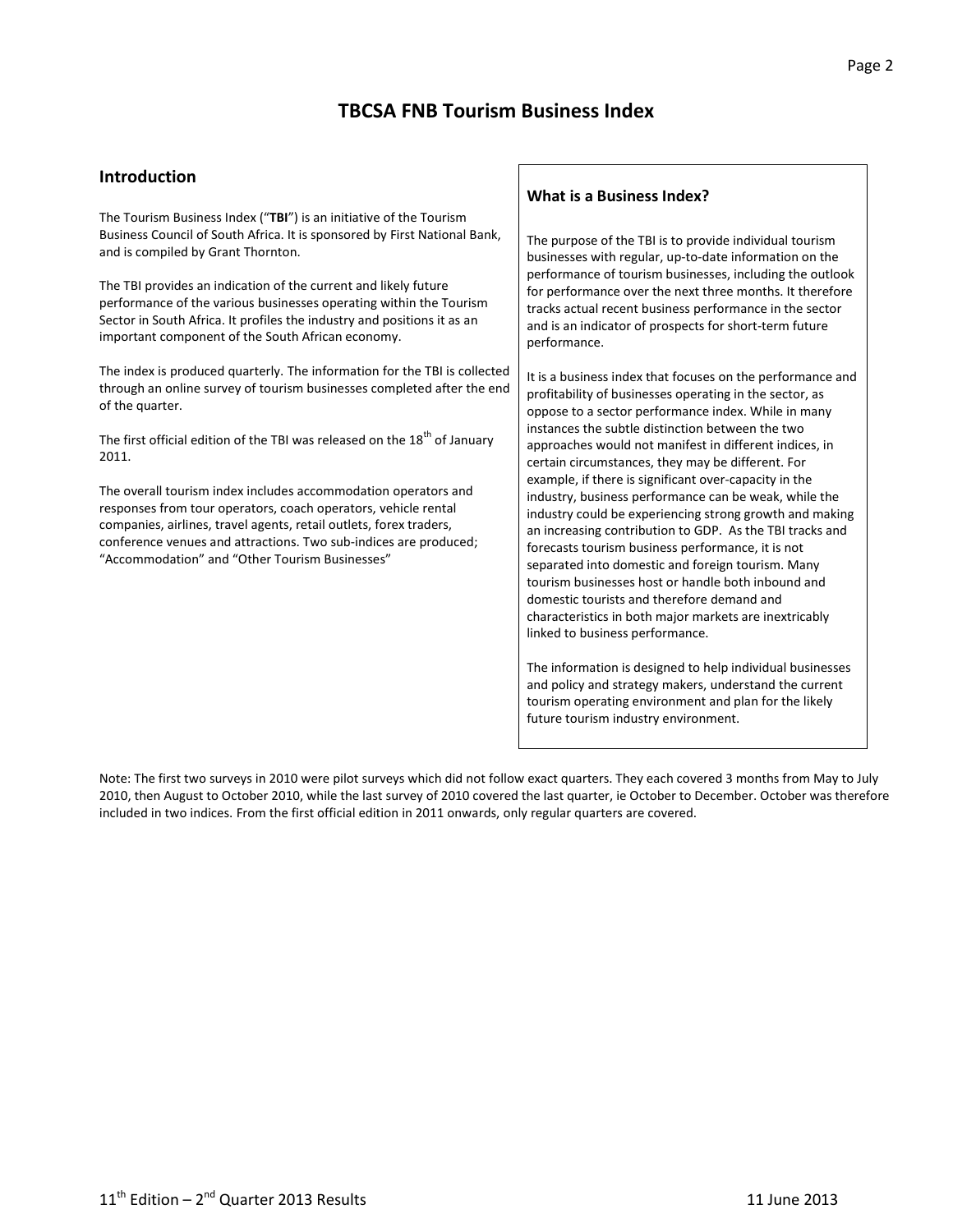## **TBCSA FNB Tourism Business Index**

### **The Tourism Business Index**



- In Q2, the TBI indicates industry performance worse than expected, dropping to 98,2 (compared to an expected index of 103,8), both down from an actual last quarter of 110,8
- In the prior three editions, the TBI had climbed steadily, and although this index reverses that trend, it is still close to 100, ie in the normal performance range.
- 2013 Q3 expectation at 97,0 is close the Q2 actual performance of 98,2. It would appear that the industry is less optimistic than in previous editions, but are still confident that operations within the industry are close to normal levels..
- The TBI index for the Accommodation Sector in Q2 2013 was slightly higher than normal at 101,7 but much lower than Q1 2013 (120,9), while the Other Tourism Businesses recorded a Q2 index of 95,1 which is also lower than the last quarter (Q1 2013) performance of 103,1.
- Both the Accommodation and Other Tourism Businesses performed worse than expected in Q2 2013 (101,7 compared to 107,8 for accommodation and 95,4 compared to 98,4 for Other Tourism Businesses).

#### **What is Normal?**

The reported changes or expected changes in demand and profitability are expressed relative to the expected normal levels of business for the relevant period. Normal is defined as "the level of acceptable business performance in line with the realistic long term average performance you would hope to achieve, or the long term average historical performance experienced, during this quarter, i.e. taking seasonal variances into account".

Normal is then calibrated to an index of 100. When the index shows Performance or Prospects at higher than 100, this indicates better than normal performance while, below 100 indicates worse than normal performance.

If all business surveyed indicate a significantly better than normal performance across all dimensions covered, the index could register a maximum high of 200, while significantly poor performance for all businesses would result in an index of 0.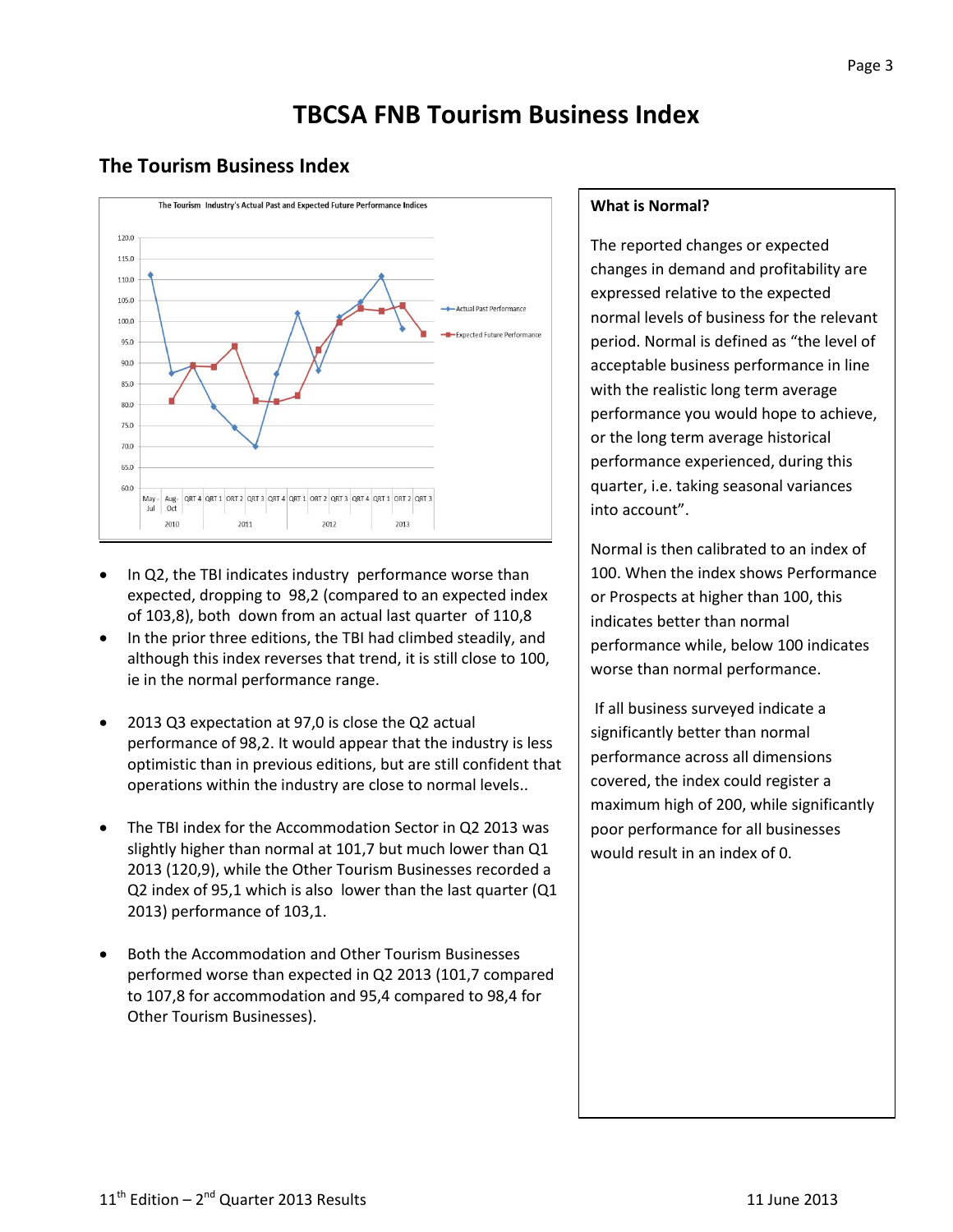#### **Accommodation Index**



#### **Other Tourism Business Sub Index**

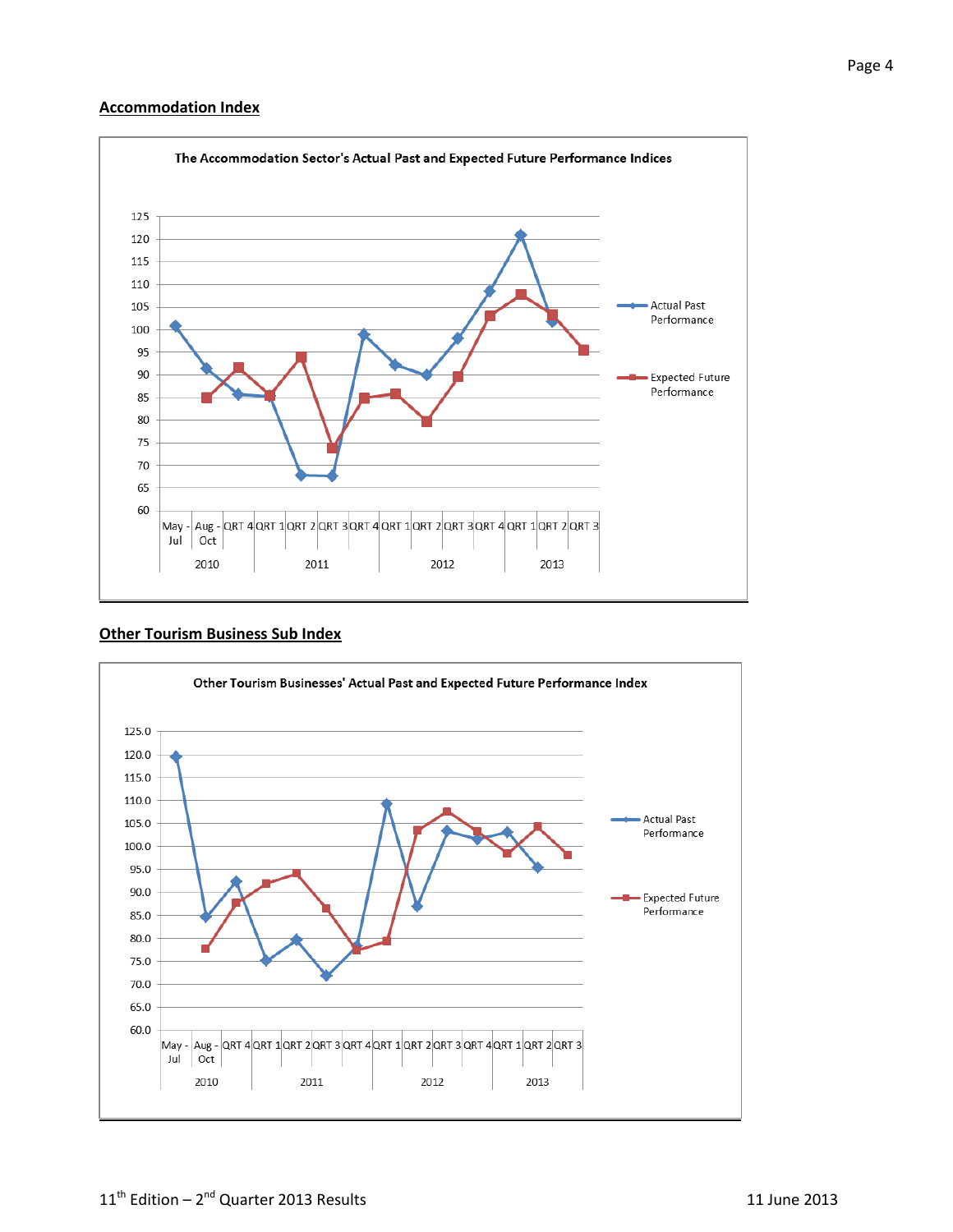## **TBI Summary**

|      |                            |        | <b>Overall</b>  |        | <b>Accommodation</b> |               | <b>Other</b>    |  |
|------|----------------------------|--------|-----------------|--------|----------------------|---------------|-----------------|--|
|      |                            | Actual | <b>Forecast</b> | Actual | <b>Forecast</b>      | <b>Actual</b> | <b>Forecast</b> |  |
|      | 1 <sup>st</sup><br>Quarter | 79.6   | 89.1            | 85.3   | 85.5                 | 75.1          | 91.9            |  |
| 2011 | 2 <sup>nd</sup><br>Quarter | 74.5   | 94.1            | 67.8   | 94.0                 | 79.6          | 94.1            |  |
|      | $3^{\text{rd}}$<br>Quarter | 70.0   | 81.0            | 67.7   | 73.9                 | 71.8          | 86.4            |  |
|      | 4 <sup>th</sup><br>Quarter | 87.3   | 80.7            | 98.9   | 84.9                 | 78.3          | 77.4            |  |
| 2012 | $1^{\rm st}$<br>Quarter    | 101.9  | 82.2            | 92.2   | 85.8                 | 109.3         | 79.4            |  |
|      | 2 <sup>nd</sup> Quarter    | 88.2   | 93.2            | 89.9   | 79.8                 | 86.9          | 103.5           |  |
|      | $3rd$ Quarter              | 101.0  | 99.8            | 98.1   | 89.6                 | 103.3         | 107.6           |  |
|      | 4 <sup>th</sup> Quarter    | 104.6  | 103.1           | 108.4  | 103.1                | 101.6         | 103.2           |  |
| 2013 | 1 <sup>st</sup> Quarter    | 110.8  | 102.5           | 120.9  | 107.8                | 103.1         | 98.4            |  |
|      | 2 <sup>nd</sup><br>Quarter | 98.2   | 103.8           | 101.7  | 103.4                | 95.4          | 104.2           |  |
|      | 3rd Quarter                |        | 97.0            |        | 95.5                 |               | 98.1            |  |

## **Balance Statistics**

- When looking at next year, on balance the accommodation respondents have a negative outlook ( -12,7%) which has decreased significantly from the positive 13,1% expected in the last edition. This level is still well above the lowest levels experienced through –out 2011. Other Tourism Businesses are on balance positive +15,2% about the outlook for the next year, which is still a decline from the previous annual outlook in the last edition of +29,7%.
- In the Accommodation Sector there is a negative balance (- 15,6%) regarding capacity expansion for Q3 2013. This is the lowest level since the first official TBI in 2011 and indicates a move back to decreasing capacity in the industry. For the Other Tourism Businesses, there is a strong positive balance (+22,4%). The majority of respondents in both Sectors expect their capacity to remain unchanged (74,5% for Accommodation businesses and 77,6% for Other Tourism businesses), while a reasonable number of respondents are indicating increases in capacity in the Other Sector (22,5%), while very few respondents indicate increases in the Accommodation Sector (4,7%).
- In terms of employment, the Accommodation Sector is slightly negative on balance in this edition (-0,2%), a slight decrease

from the +0,9% balance statistic recorded for Q2 2013 in the last edition. Other Tourism Businesses have gone from a stronger positive outlook in the last edition (+12,5%) to a neutral outlook of 0,0% for Q3 2013, with the majority still indicating that their employment levels will remain unchanged. The outlook for any increases in employment in the sector is therefore bleak for the 3rd quarter.

#### **The Balance Statistic**

Results from qualitative questions are provided in the form of a "balance" statistic. This is the difference between the percentages of positive and negative responses. A balance for each question is calculated by deducting the percentage of negative replies from the percentage of positive answers given to each question. The final value is a single figure, with a minus representing an overall negative outlook or performance and a positive figure an overall positive outlook or performance. For a given balance, the varying percentage of "normal" replies and the split of positive/negative replies over the two options in the scale may indicate a varying degree of uncertainty or a stronger positive or negative outlook amongst managers.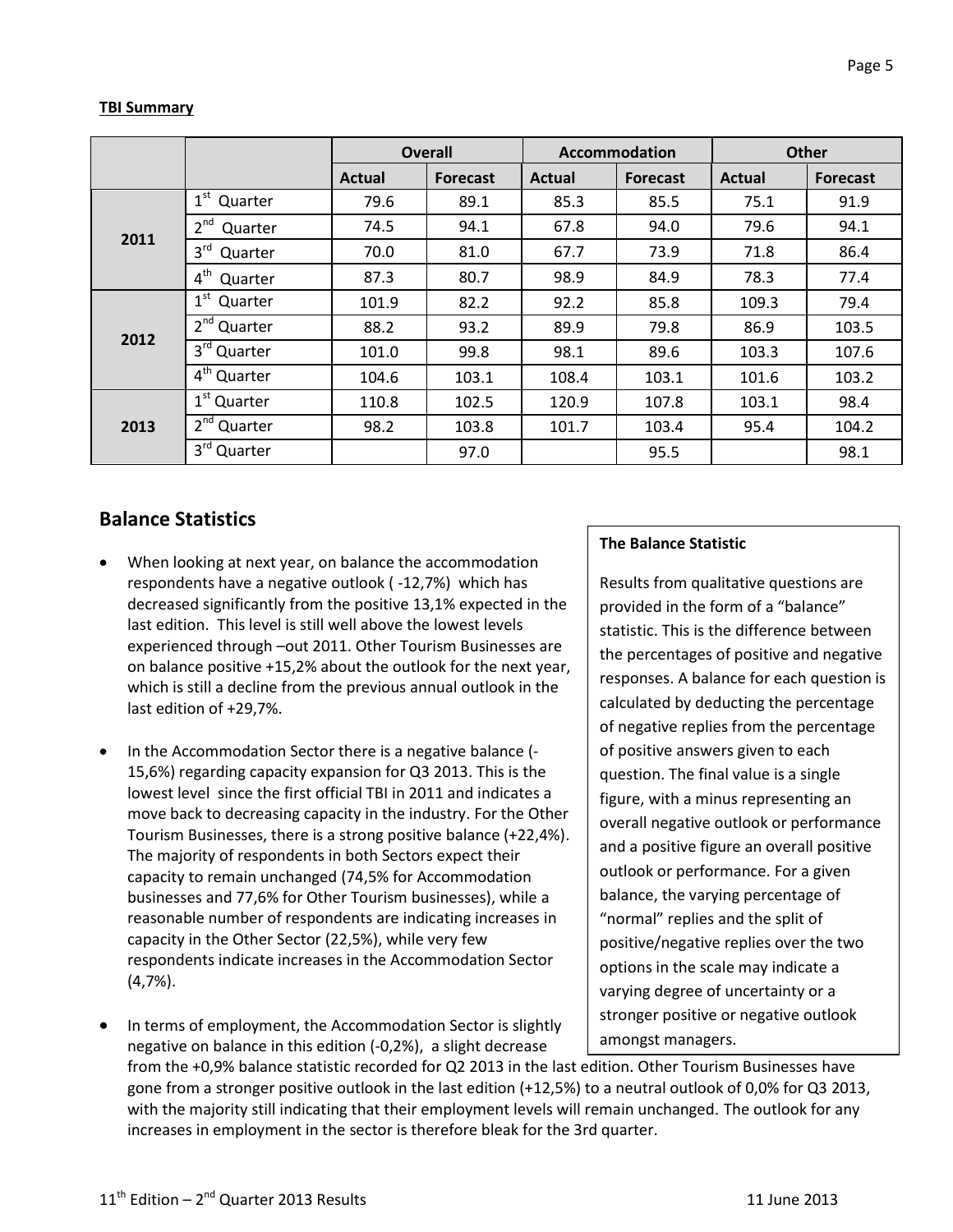#### **Next Year**



#### **Summary of the Next Year Balance Statistic Historical Results**

|      |                            | <b>Accommodation Sector</b> | <b>Other Sector</b> |
|------|----------------------------|-----------------------------|---------------------|
|      | 1 <sup>st</sup><br>Quarter | $-27.7%$                    | $+13%$              |
|      | $2^{nd}$<br>Quarter        | $-40.2%$                    | $-5.4%$             |
| 2011 | 3 <sup>rd</sup><br>Quarter | $-70.3%$                    | $-3.2%$             |
|      | 4 <sup>th</sup><br>Quarter | $-53.0%$                    | $-16.9%$            |
|      | $1^{\rm st}$<br>Quarter    | $-24.5%$                    | $+17.2%$            |
|      | 2 <sup>nd</sup> Quarter    | $-11.7%$                    | $+15.3%$            |
| 2012 | 3rd Quarter                | $-3.8%$                     | $+10.5%$            |
|      | 4 <sup>th</sup> Quarter    | $-0.6%$                     | +37.6%              |
| 2013 | 1 <sup>st</sup> Quarter    | $+13.1%$                    | $+29.7%$            |
|      | 2 <sup>nd</sup><br>Quarter | $-12.7%$                    | 15.2%               |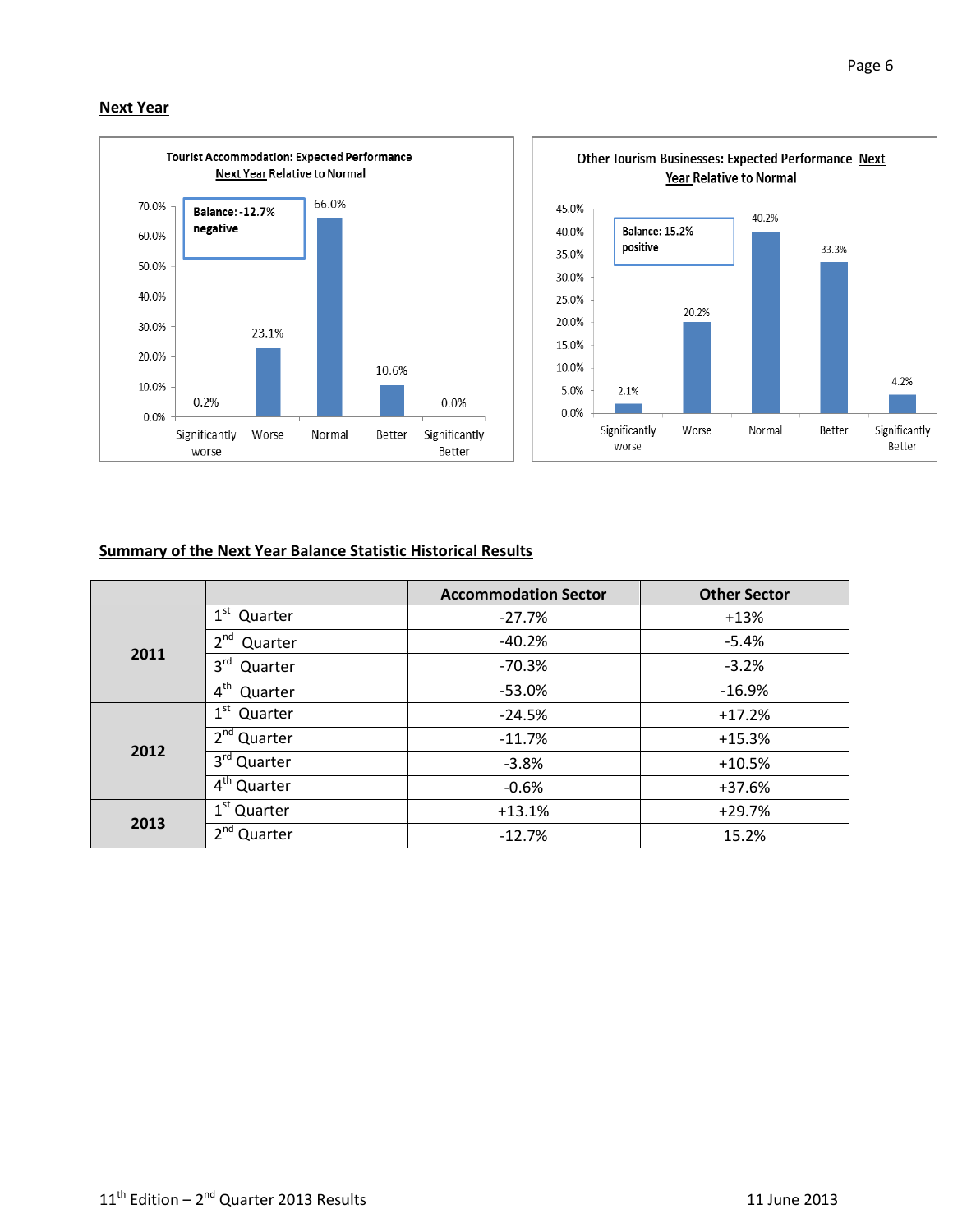#### **Employment Levels**



#### **Summary of the Employment Balance Statistic Historical Results**

|      |                            | <b>Accommodation Sector</b> | <b>Other Sector</b> |
|------|----------------------------|-----------------------------|---------------------|
|      | 1 <sup>st</sup> Quarter    | $-23.7%$                    | $-28.9%$            |
| 2011 | $2^{nd}$<br>Quarter        | $-25.3%$                    | $-12.3%$            |
|      | $3^{\text{rd}}$<br>Quarter | $-17.4%$                    | $+1.8%$             |
|      | $4^{\text{th}}$<br>Quarter | $-15.4%$                    | $+1.6%$             |
|      | $1^{\rm st}$<br>Quarter    | $-17.3%$                    | $-3.0%$             |
|      | $2nd$ Quarter              | $-3.9%$                     | $+7.4%$             |
| 2012 | 3rd Quarter                | $+6.4%$                     | $-0.6%$             |
|      | $4th$ Quarter              | $+5.3%$                     | $-8.3%$             |
|      | 1 <sup>st</sup> Quarter    | $+0.9%$                     | $+12.5%$            |
| 2013 | 2 <sup>nd</sup> Quarter    | $-0.2%$                     | 0.0%                |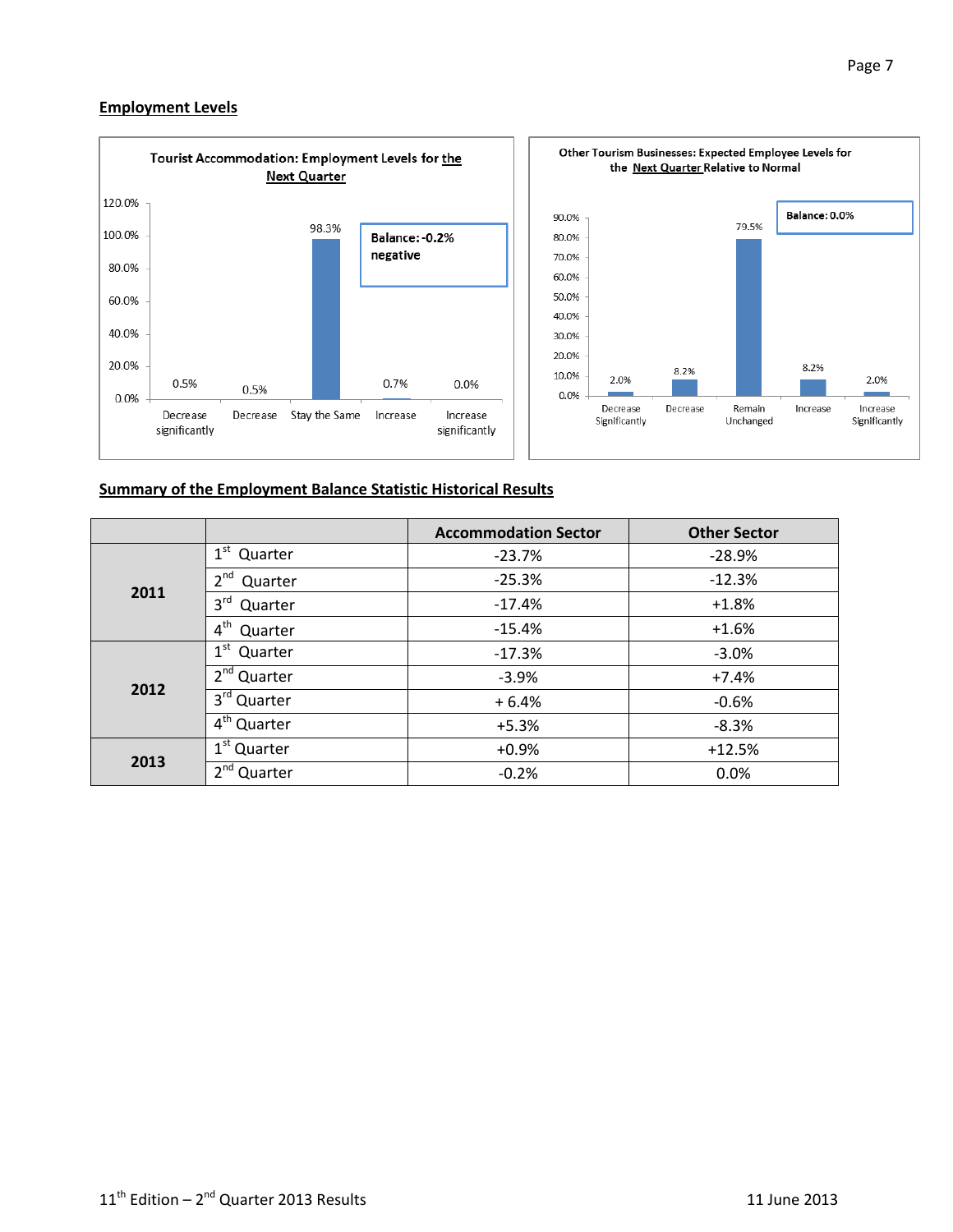#### **Capacity Growth Expectations**



#### **Summary of the Capacity Growth Balance Statistic Historical Results**

|      |                            | <b>Accommodation Sector</b> | <b>Other Sector</b> |
|------|----------------------------|-----------------------------|---------------------|
|      | 1 <sup>st</sup><br>Quarter | $+14.3%$                    | $-11.1%$            |
| 2011 | 2 <sup>nd</sup><br>Quarter | $+12.6%$                    | $+9.3%$             |
|      | $3^{\text{rd}}$<br>Quarter | $+9.6%$                     | $+24.8%$            |
|      | 4 <sup>th</sup><br>Quarter | $-3.3%$                     | $+21.0%$            |
|      | 1 <sup>st</sup><br>Quarter | $+7.4%$                     | $+20.7%$            |
| 2012 | $2nd$ Quarter              | $+25.6%$                    | $+7.2%$             |
|      | 3rd Quarter                | $+22.5%$                    | $+30.3%$            |
|      | 4 <sup>th</sup> Quarter    | $+11.1%$                    | $+26.1+$            |
|      | 1 <sup>st</sup> Quarter    | $+2.0%$                     | $+15.5%$            |
| 2013 | 2 <sup>nd</sup> Quarter    | $-15.6%$                    | $+22.4%$            |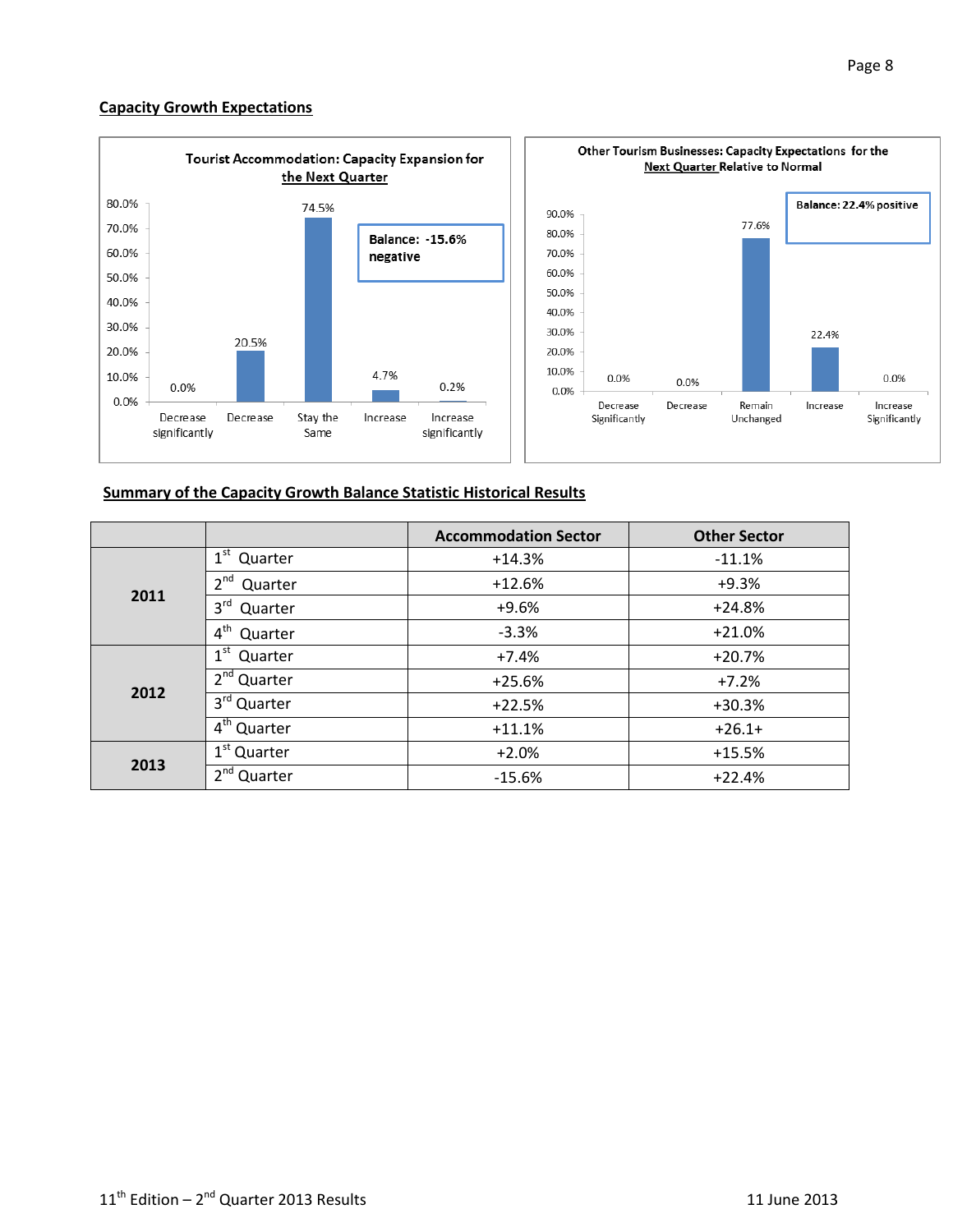## **Factors Affecting Business Conditions**

With regard to the performance of the Tourism Industry, this report considers both positive and negative factors which are possibly impacting on the performance of the different sub-sectors.

#### **Negative Factors - Last Quarter**

- Cost of inputs remains one of the most cited negative contributing factors for both Accommodation Business (53%) and Other Tourism Business (33%).
- Overall, Accommodation Business and Other Tourism Business experienced insufficient overseas as well as domestic leisure demand during the last quarter (Q1).



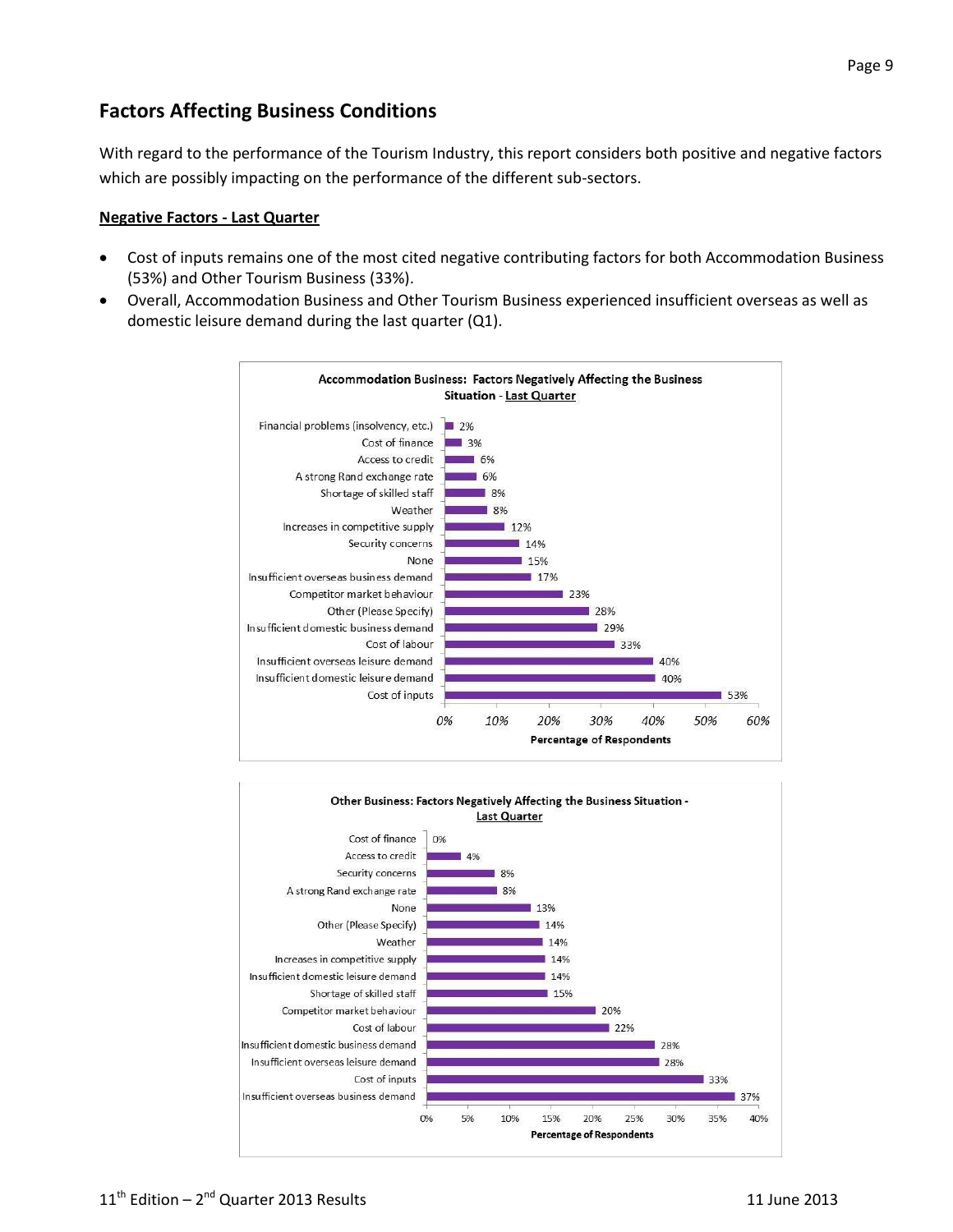#### **Negative Factors - Next Quarter**

 Similar to that of the last quarter, cost of inputs (50%), insufficient domestic leisure demand (50%) and insufficient overseas leisure demand (48%) are predicted by the Accommodation Sector as negative impacting factors for the next quarter (Q3) for 2013.



 Likewise, Other Tourism Businesses expect cost of inputs (38%) to be one of the major negative contributing factors. Notably, a significant number of respondents foresee an on-going insufficiency in overseas demand for both business and leisure markets.

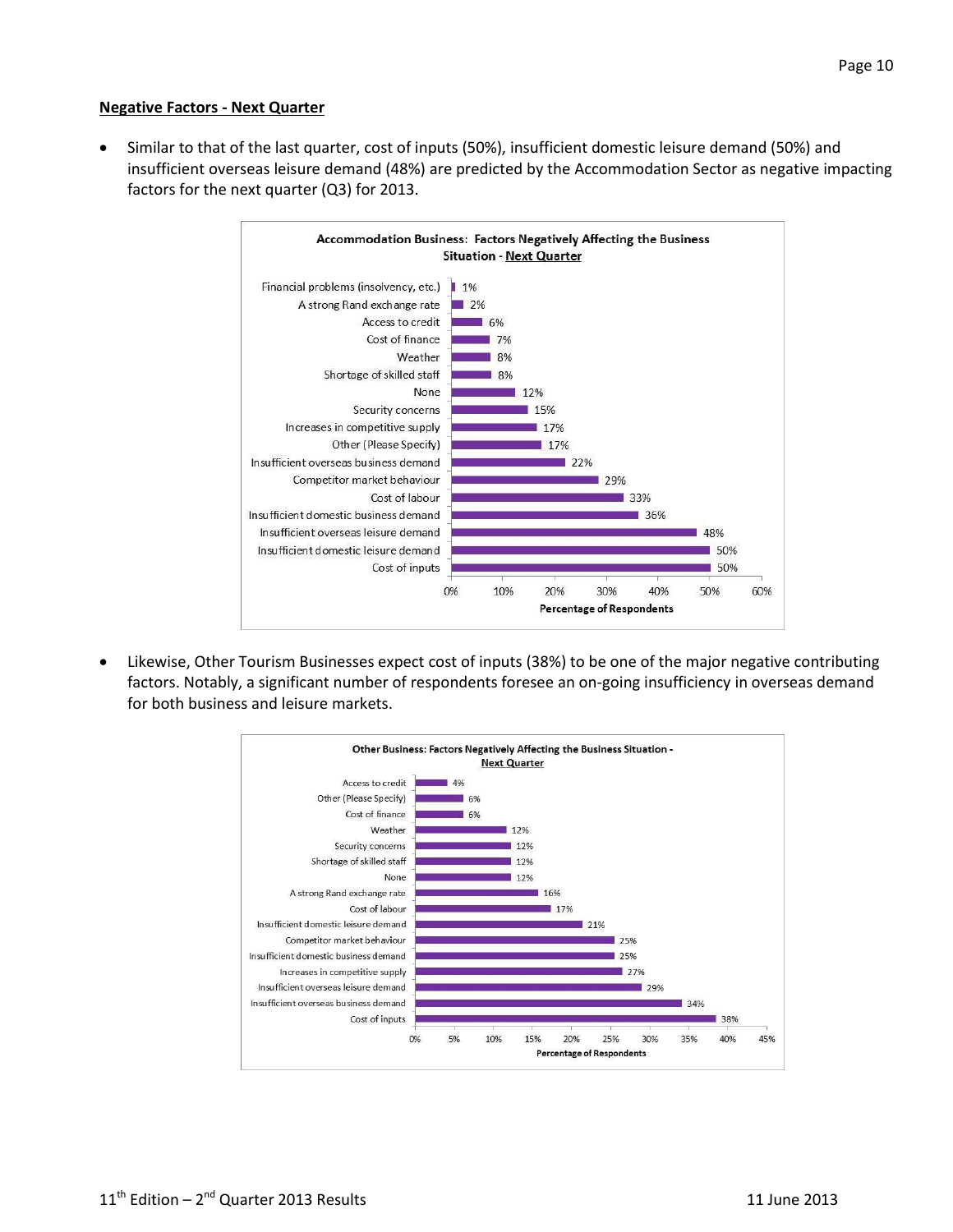#### **Positive Factors - Last Quarter**





- Strong domestic leisure demand (24%) and business demand (30%) were cited by a number of respondents as a positive contributing factor for business performance for the Accommodation sector last quarter. This slightly contradicts the opposing highlighted negative factors cited in the same quarter . This suggests that while some businesses experienced positive numbers from the domestic markets others felt it insufficient.
- A large proportion of both the Accommodation Sector and the Other Tourism Sector felt that no specific factors positively impacted their business performance in Q1 with a notable 18% and 24% respectively.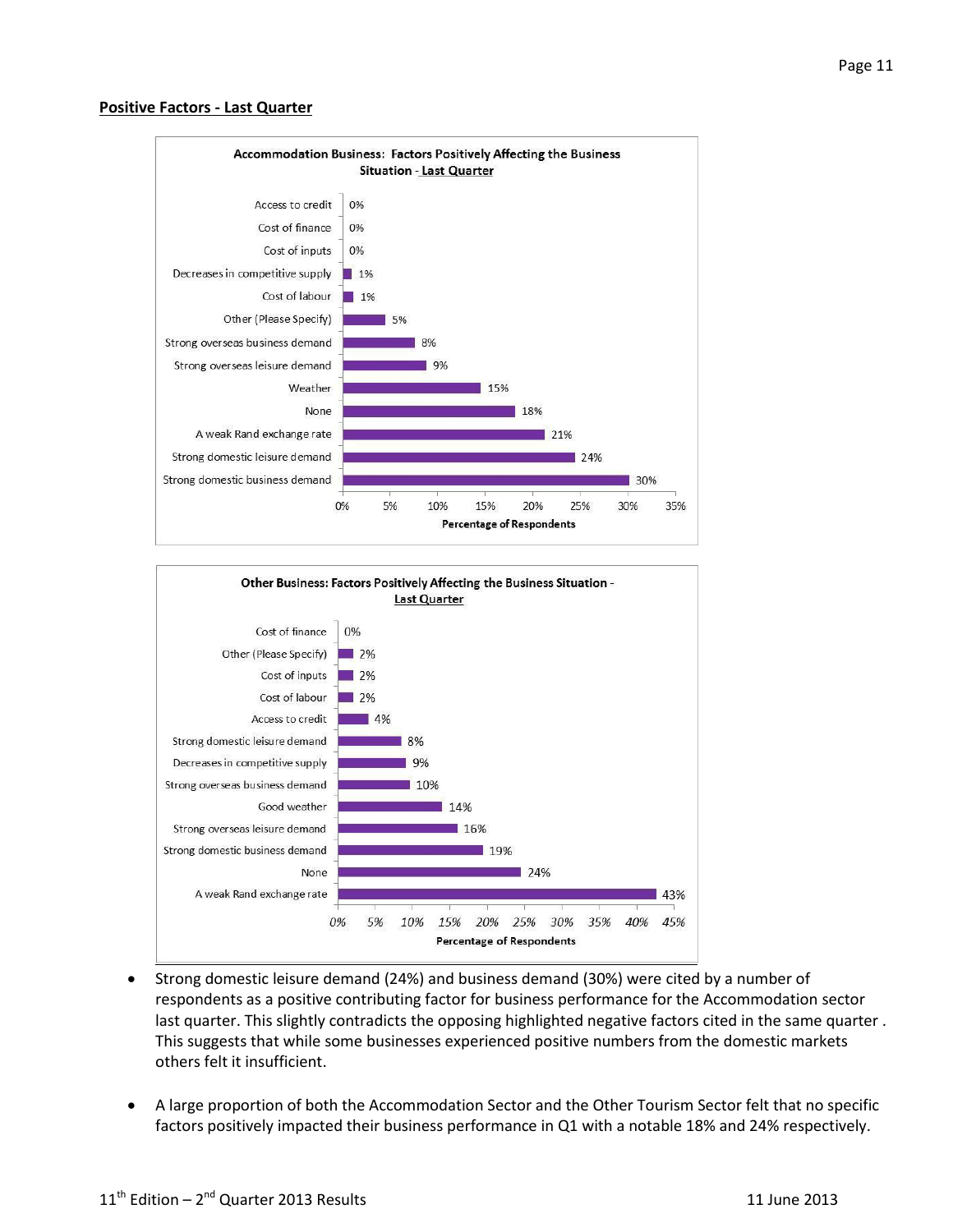A weak exchange rate remains a significant positive contributing factor for Accommodation and Other Tourism Business , but particularly for Other Tourism with 43% of businesses citing it, up from 38% last quarter, and compared to 21% for Accommodation Businesses (which were 22% last quarter)

#### **Positive Factors – Next Quarter**

- 29% of Accommodation Businesses expect no positive factors to impact business performance next quarter.
- Across the board, a weak exchange rate is forecasted to have a positive impact on business performance in the next quarter.



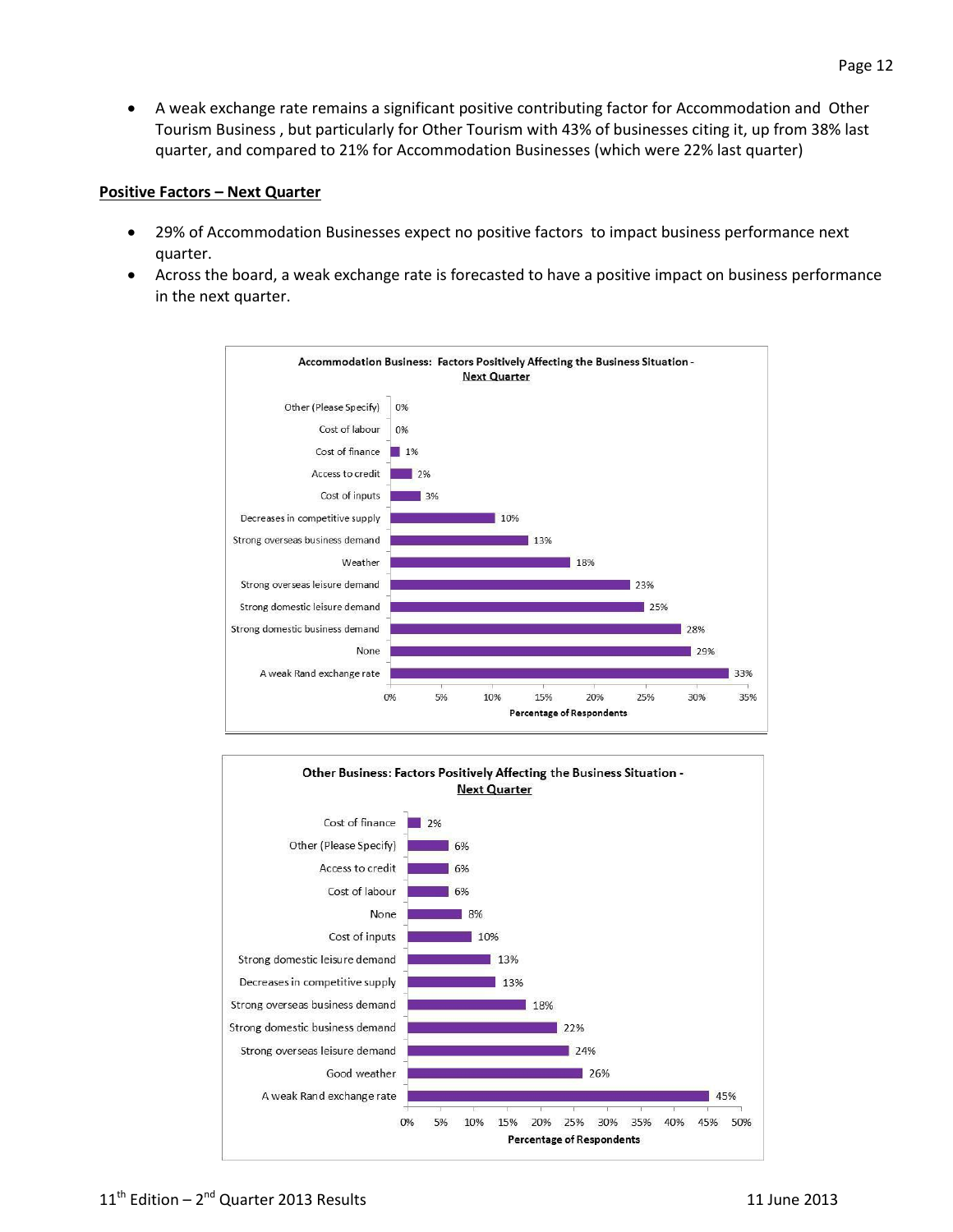## **General Business Indicators**

|      | <b>Quarter 1</b> | <b>Quarter 2</b> | <b>Quarter 3</b> | <b>Quarter 4</b> |
|------|------------------|------------------|------------------|------------------|
| 2010 |                  | 36               | 47               | 44               |
| 2011 |                  | 48               | 39               | 38               |
| 2012 |                  |                  | 4.               | 46               |
| 2013 | - -              | 48               |                  |                  |

The Quarterly RMB/BER Business Confidence Index ("**RMB**/**BER**") is shown in the table below.

*Source: BER*

As 50 indicates neutral levels of confidence, the index has largely been in negative territory since 2010 with exceptions in the first quarters of 2011, 2012 and 2013

In the second quarter of 2013 the RMB/BER decreased by 4 index points from 52 to 48. Although just a small drop, the result is nevertheless meaningful. Not only is the index now back in net negative terrain (where pessimism exceeds optimism), but the decline in sentiment was also widespread. Business confidence fell in four of the five sectors covered in the survey.

The tourism business index, similarly to the RMB BER index, also reached positive territory, for the first time in a year in the first quarter of 2012. Likewise, both indices decreased in the second quarter of 2012 and then increased for two consecutive quarters with Tourism in positive territory in the 3<sup>rd</sup> and 4<sup>th</sup> quarters of 2012, while the RMB index only reached positive territory again in the first quarter of 2013. Both indices have decreased again to slip into negative territory in the second quarter of 2013. The TBI recorded a performance index of 98,2 against 100 for the second quarter of 2013, while the RMB/BER recorded 48 against a normal of 50 in Q2 2013. This indicates that the Tourism Industry is largely in-line with the business confidence levels generally in the market place at the moment.

The RMB/BER is a business tendency survey based on OECD methodology as is the TBCSA FNB TBI.

The SACCI Business Confidence Index ("**BCI**") is a composite indicator, as oppose to a tendency survey. The BCI is a market-related index that reflects not what business is saying, but what it is doing and experiencing. It is therefore not an opinion/perception-based index. Even though the BCI is not a tendency survey like the TBI, it is another regular and timeous indicator of economic activity to which the TBI can be compared.

The index is based on the average economic activity for 2005 being a base of 100. The index rose above 100 in 2006 reaching 119 at its highest level and stayed above 100 in the early part of 2007 and thereafter declined.